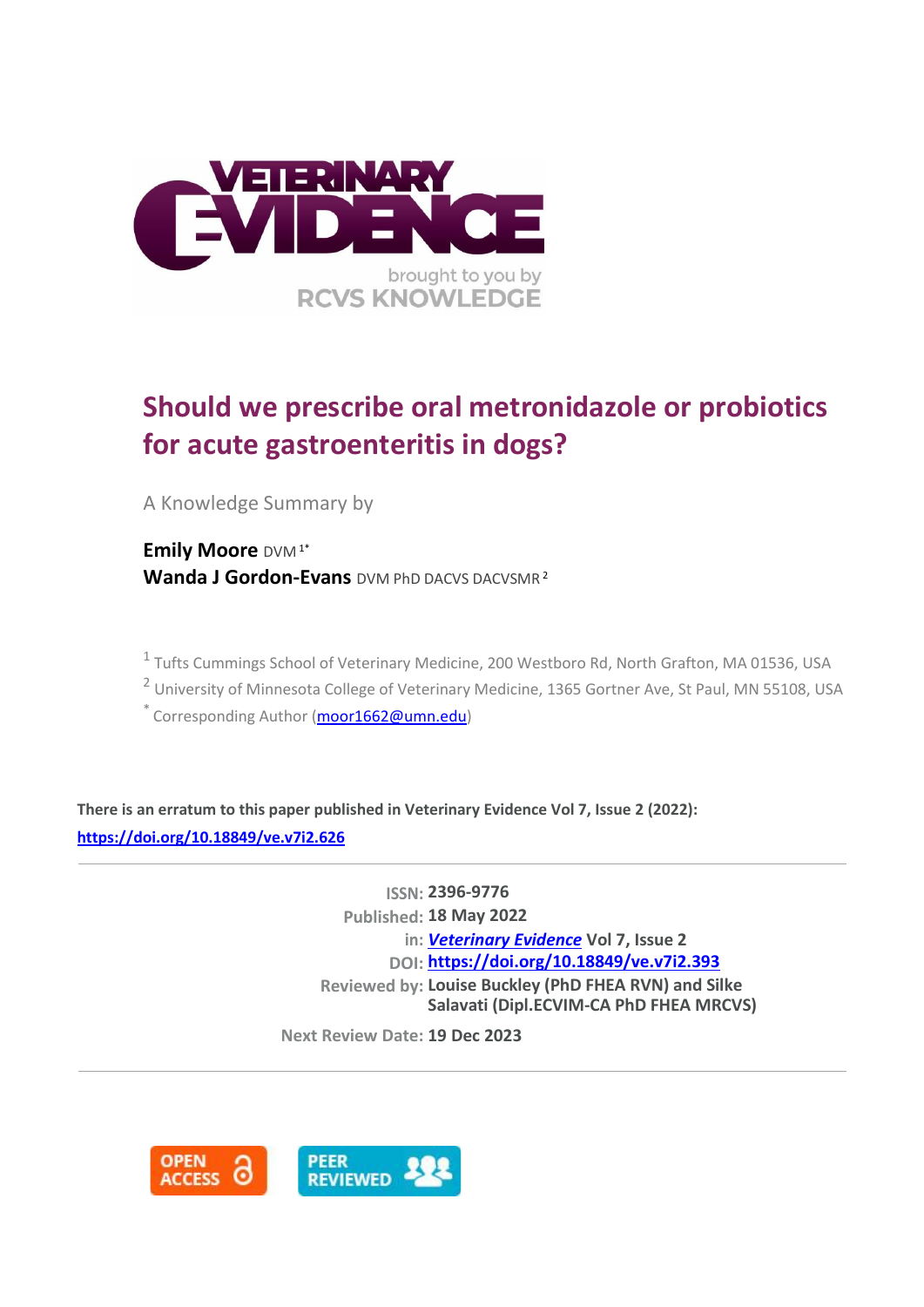## **KNOWLEDGE SUMMARY**

## **PICO question**

In dogs with acute gastroenteritis, is metronidazole faster, slower, or comparable in resolving clinical signs when compared to probiotic administration?

#### **Clinical bottom line**

**Category of research question**

Treatment

## **The number and type of study designs reviewed**

Five studies total, all were blinded, randomised controlled trials

#### **Strength of evidence**

Moderate

## **Outcomes reported**

The use of probiotics as a treatment for acute, uncomplicated diarrhoea in dogs may improve clinical signs faster when compared to a placebo, but showed no difference when compared directly to metronidazole. Metronidazole, when compared to a placebo, produced mixed results with one study finding that treatment with metronidazole did significantly reduce the time to resolution of diarrhoea, while another study found the difference with placebo was not significant

## **Conclusion**

Based on the evidence evaluated, the use of oral metronidazole will not decrease time to resolution of clinical signs in cases of acute, uncomplicated diarrhoea in dogs when compared to probiotic administration and thus should not be a first-line treatment in such cases

## [How to apply this evidence in practice](https://learn.rcvsknowledge.org/mod/book/view.php?id=50)

The application of evidence into practice should take into account multiple factors, not limited to: individual clinical expertise, patient's circumstances and owners' values, country, location or clinic where you work, the individual case in front of you, the availability of therapies and resources.

Knowledge Summaries are a resource to help reinforce or inform decision making. They do not override the responsibility or judgement of the practitioner to do what is best for the animal in their care.

## **Clinical scenario**

You are presented with an 18 month old, female spayed Labrador Retriever with a 1 day history of watery, unformed stool with increased frequency. The patient does not have a previous history of diarrhoea. Physical examination is normal, aside from faecal staining around the anus; her appetite and behaviour are unchanged to mildly decreased. Faecal float and smear tests are negative for parasites and there is no apparent blood in the faecal sample.

The owner would like a treatment that will return the dog's stools to normal consistency in the shortest amount of time and asked about prescribing metronidazole, as this has worked for her other dogs with similar presentations previously. You know that not all cases of acute gastroenteritis need to be treated with antimicrobials and will resolve with time, but the owner wants a treatment today. You wonder if prescribing a

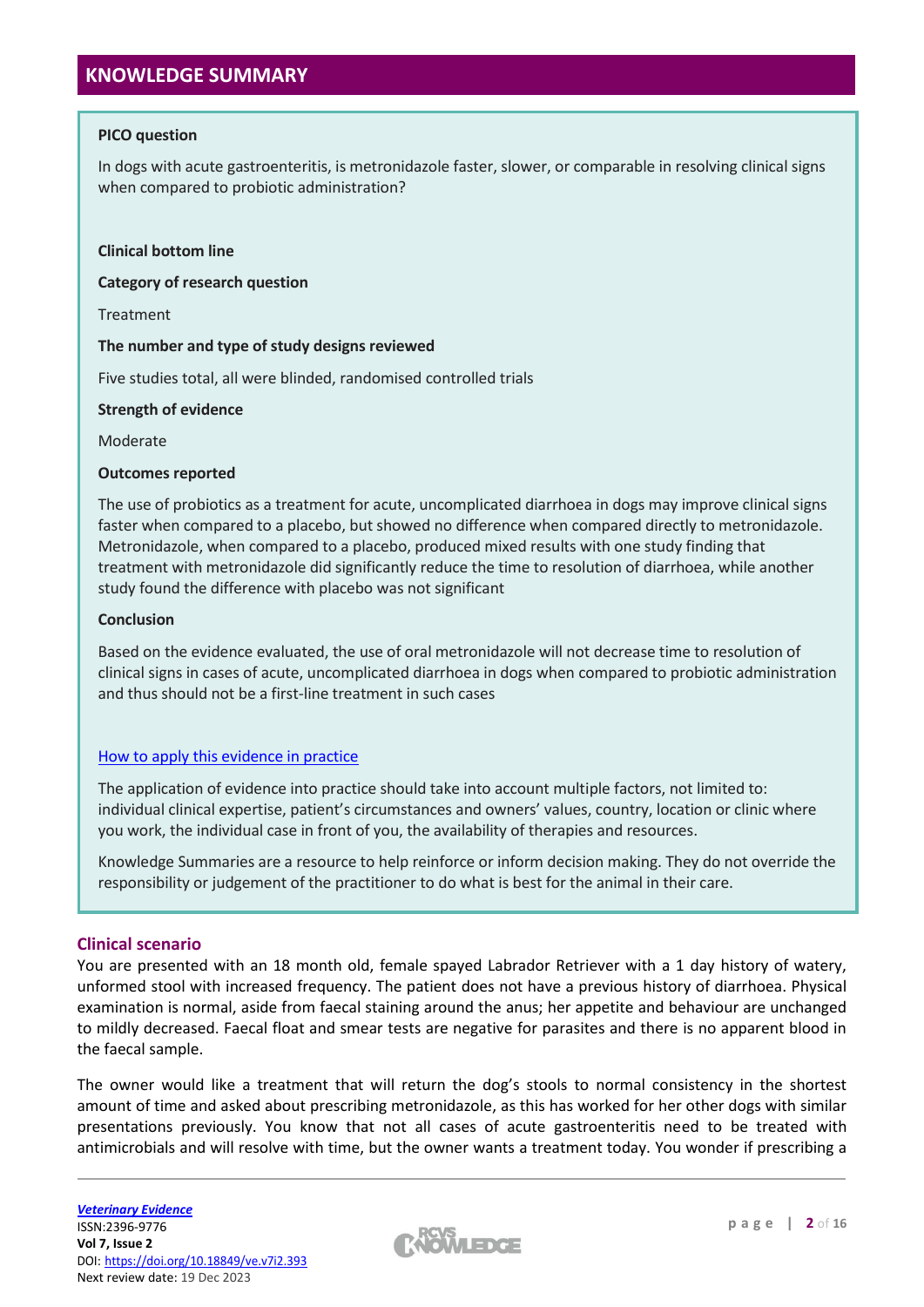probiotic / synbiotic would be as efficacious at treating the acute diarrhoea as metronidazole is and if this would be the better option for today's visit.

## **The evidence**

While the Shmalberg et al. (2019), Langlois et al. (2020), Herstad et al. (2010), Nixon et al. (2019), and Kelley et al. (2009) studies were all randomised controlled clinical trials, the evidence directly comparing the time for resolution of clinical signs in dogs treated for acute gastroenteritis is inconclusive. Shmalberg et al. (2019) is the only study that compared both treatments directly, but was underpowered and did not show statistical difference for the two treatments when compared to each other and to no intervention. The Herstad et al. (2010), Nixon et al. (2019), and Kelley et al. (2009) studies compared time to resolution of clinical signs with probiotics compared to placebo and suggest that there is faster resolution of clinical signs when a dog is treated with probiotics in cases of acute, uncomplicated diarrhoea. Langlois et al. (2020) reported that metronidazole may shorten the course of diarrhoea by 1.5 days. However, this study used an unvalidated faecal scoring system and small sample size. Based on the results of Shmalberg et al. (2019) and Langlois et al. (2020), there is no unequivocal evidence that metronidazole reduces the duration of clinical signs associated with acute, uncomplicated diarrhoea, and thus should not be used as a first-option treatment in such cases.

| Shmalberg et al. (2019)      |                                                                                                                                                                                                                                                                                                                                                                                                                                                                                                                                                                                                                                                                                                                                                                                                                                                                                                                                                                                                                             |
|------------------------------|-----------------------------------------------------------------------------------------------------------------------------------------------------------------------------------------------------------------------------------------------------------------------------------------------------------------------------------------------------------------------------------------------------------------------------------------------------------------------------------------------------------------------------------------------------------------------------------------------------------------------------------------------------------------------------------------------------------------------------------------------------------------------------------------------------------------------------------------------------------------------------------------------------------------------------------------------------------------------------------------------------------------------------|
| <b>Population:</b>           | Client-owned dogs that presented for acute diarrhoea (≤7 days) with<br>or without vomiting, between 4-45 kg, and lacking any clinically<br>relevant comorbidities (endocrinopathies, organ dysfunction,<br>immune-mediated disease, suspected pancreatitis). Excluded were<br>dogs with signs consistent with severe acute haemorrhagic<br>diarrhoea syndrome (significant dehydration, hypovolemia, large<br>volumes of haemtochezia).                                                                                                                                                                                                                                                                                                                                                                                                                                                                                                                                                                                     |
| Sample size:                 | 63 dogs enrolled; 60 dogs completed study.                                                                                                                                                                                                                                                                                                                                                                                                                                                                                                                                                                                                                                                                                                                                                                                                                                                                                                                                                                                  |
| <b>Intervention details:</b> | There were three groups: placebo (20 dogs), probiotic<br>treatment (20 dogs), and metronidazole treatment (20<br>dogs).<br>Synbiotic (classified as probiotic in original article)<br>1.<br>treatment group: Vital VetÔ (Vital Planet, Palm<br>Harbor, FL, USA) probiotic capsules:<br>a) Probiotic composition: Bifidobacterium<br>bifidum VPBB-6, Bifidobacterium longum VPBL-<br>5, Bifidobacterium animalis VPBA-4,<br>Bifidobacterium infantis VPBI-6, Lactobacillus<br>casei VPLC-1, Levilactobacillus brevis VPLB-5,<br>Limosilactobacillus reuteri VPLR-1, and<br>Lactobacillus bulgaricus VPLB-7.<br>b) Prebiotic composition: 425 mg organic acacia<br>gum and fructo-oligosaccharides.<br>30 billion colony forming units (CFU) given by<br>c)<br>mouth twice daily for 10 days.<br>Metronidazole treatment group: Metronidazole<br>2.<br>powder given in gelatin capsules:<br>a) Oral metronidazole capsules given twice daily<br>for 10 days.<br>b) Dogs 4-10 kg received 125 mg; 12.5-25 mg/kg<br>dose range. |

## **Summary of the evidence**

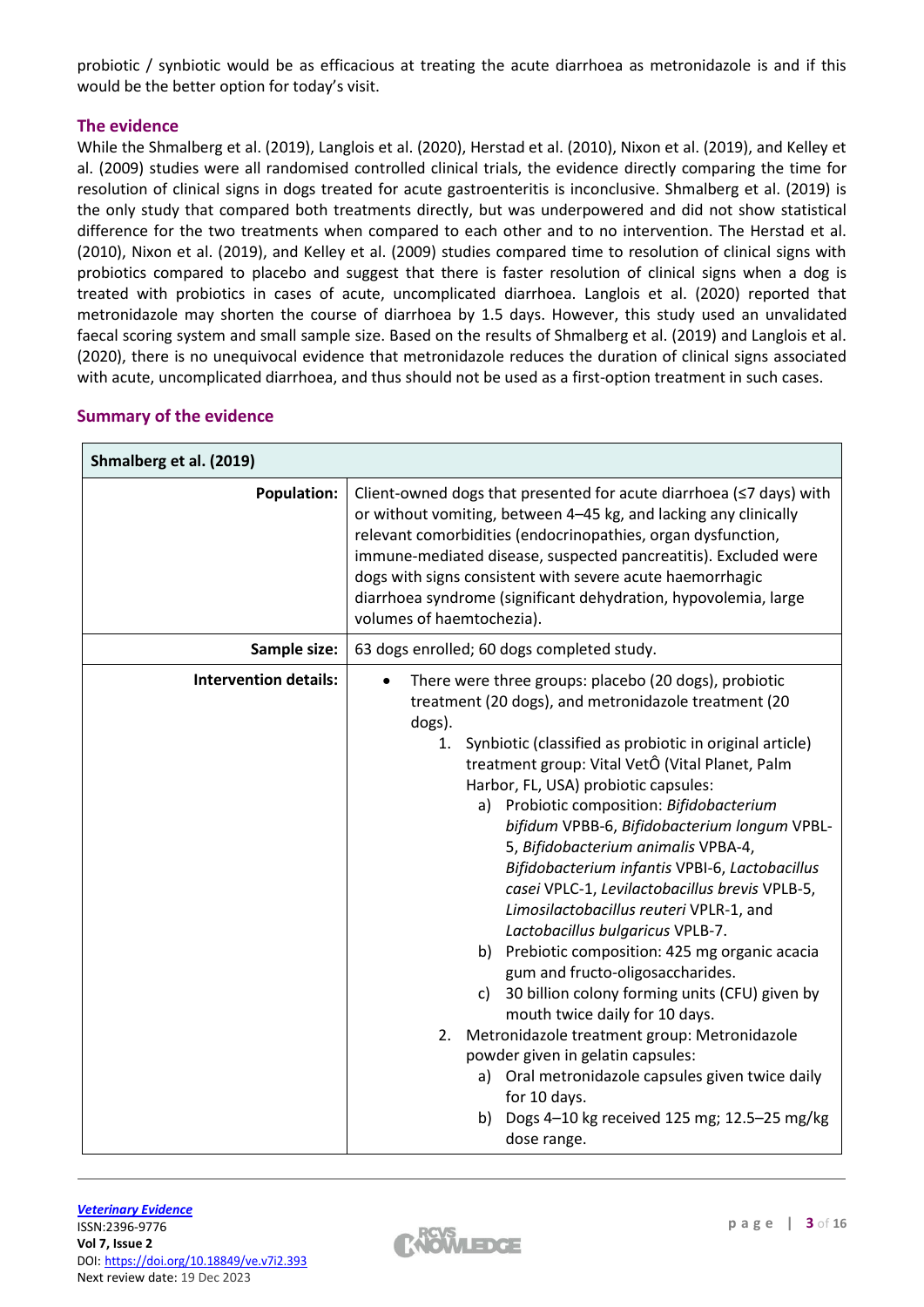|                                                       | Dogs 10.1-20 kg received 250 mg; 12.5-25<br>c)<br>mg/kg dose range.<br>Dogs 20.1-45 kg received 400 mg; 8.9-20 mg/kg<br>d)<br>dose range.<br>Typical dose range for metronidazole in cases of<br>e)<br>Giardiasis is 25 mg/kg and clostridial infections is<br>10-15 mg/kg when given orally.<br>Placebo group: capsules of sucrose equal in volume to<br>3.<br>probiotic and metronidazole capsules:<br>a) Oral capsules given twice daily for 10 days.<br>Rescue treatment (treatment given to dogs that still had<br>diarrhoea after 10 days or experienced worsening frequency of<br>diarrhoea, worsening faecal score, increased haematochezia, or<br>worsening straining) for any dog was tylosin, 30 mg/kg by<br>mouth twice daily for 10 days.<br>Three dogs were eliminated from the study, one due to<br>significant parasite burden (metronidazole group) and two due<br>to failure of owners to give the treatment (one in the probiotic<br>group and one in the placebo group).<br>A predetermined sample size of $n = 20$ per group was<br>determined by power analysis prior to study.<br>Randomisation was performed using a schedule obtained from<br>a random sorting feature of a commercial software program<br>(Excel for Mac). |
|-------------------------------------------------------|------------------------------------------------------------------------------------------------------------------------------------------------------------------------------------------------------------------------------------------------------------------------------------------------------------------------------------------------------------------------------------------------------------------------------------------------------------------------------------------------------------------------------------------------------------------------------------------------------------------------------------------------------------------------------------------------------------------------------------------------------------------------------------------------------------------------------------------------------------------------------------------------------------------------------------------------------------------------------------------------------------------------------------------------------------------------------------------------------------------------------------------------------------------------------------------------------------------------------------------------------|
| <b>Study design:</b>                                  | Double blinded, placebo controlled, randomised clinical trial.                                                                                                                                                                                                                                                                                                                                                                                                                                                                                                                                                                                                                                                                                                                                                                                                                                                                                                                                                                                                                                                                                                                                                                                       |
| <b>Outcome studied:</b>                               | Outcome = number of days until first formed stool, as measured by a<br>faecal score ≤3.                                                                                                                                                                                                                                                                                                                                                                                                                                                                                                                                                                                                                                                                                                                                                                                                                                                                                                                                                                                                                                                                                                                                                              |
| <b>Main findings:</b><br>(relevant to PICO question): | Treatment group did not significantly affect the duration of<br>diarrhoea when all dogs were included. Neither metronidazole<br>treatment nor probiotic treatment significantly reduced the<br>number of days until the first formed stool was appreciated in<br>the dogs.<br>1. Probiotic group: Acceptable faecal score after 3.5 ±2<br>days (mean value with standard deviation).<br>Metronidazole group: Acceptable faecal score after 4.6<br>2.<br>±4 days (mean value with standard deviation).<br>3. Placebo group: Acceptable faecal score after 4.8 ±9<br>days (mean value with standard deviation).<br>P-value measured between the placebo group and the two<br>treatment groups was $p = 0.17$ .<br>After dogs positive for parasite ova on faecal float were<br>removed, there was no significant difference between this<br>finding and the findings when parasite ova positive dogs were<br>included in the statistics ( $p = 0.56$ ):<br>1. Acceptable faecal score probiotic group after 3.5 ±2<br>days.<br>2. Acceptable faecal score metronidazole group after 4.5<br>$±$ 2 days.<br>3. Acceptable faecal score placebo group after $4.8 \pm 3$<br>days.<br>No dogs needed rescue treatment.                                      |

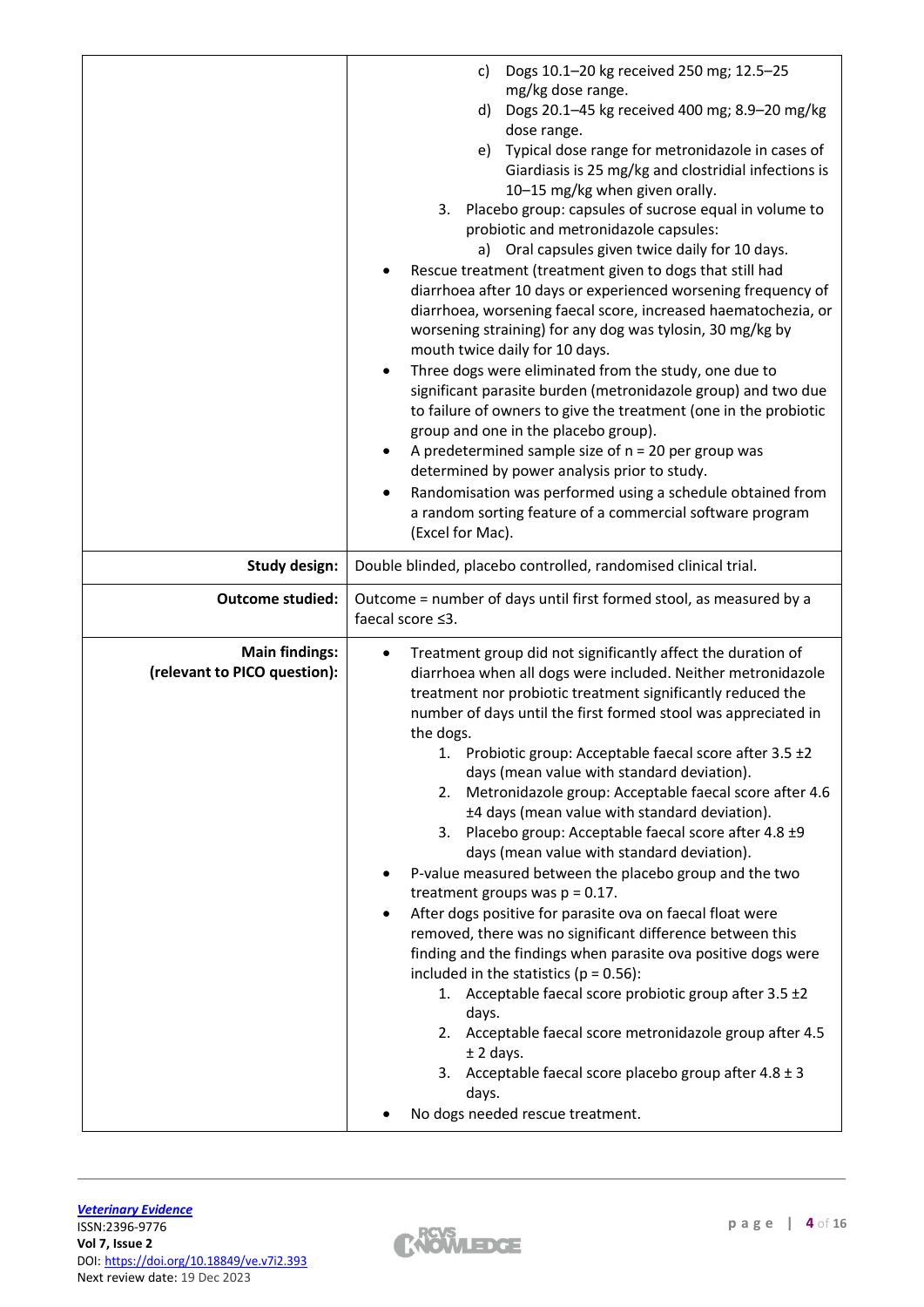| Limitations: | The outcome was only one formed stool, which could be a<br>sign of resolution, but could also represent an anomaly<br>during treatment.<br>While complete blood count (CBC), chemistry panel, faecal<br>floatation, and polymerase chain reaction (PCR) panels were<br>done on most dogs, some dogs received empirical treatment<br>(fenbendazole) or supportive care (maropitant, IV or SQ<br>fluids) prior to study enrolment.<br>Owners received financial compensation for participating.<br>Dogs with a low parasite burden were included in the study<br>(dogs with a high parasite burden were excluded).<br>The probiotic also contained prebiotics that were not found<br>in the placebo and could have had an effect on the<br>microbiome.<br>Metronidazole is typically given in the form of a tablet,<br>$\bullet$<br>capsule, or oral solution when used in a non-hospital setting,<br>so the bioavailability of the powder form is unknown in this |
|--------------|------------------------------------------------------------------------------------------------------------------------------------------------------------------------------------------------------------------------------------------------------------------------------------------------------------------------------------------------------------------------------------------------------------------------------------------------------------------------------------------------------------------------------------------------------------------------------------------------------------------------------------------------------------------------------------------------------------------------------------------------------------------------------------------------------------------------------------------------------------------------------------------------------------------------------------------------------------------|
|              | study.                                                                                                                                                                                                                                                                                                                                                                                                                                                                                                                                                                                                                                                                                                                                                                                                                                                                                                                                                           |

| Langlois et al. (2020)       |                                                                                                                                                                                                                                                                                                                                                                                                                                                                                                                                                                                                                                                                                                       |
|------------------------------|-------------------------------------------------------------------------------------------------------------------------------------------------------------------------------------------------------------------------------------------------------------------------------------------------------------------------------------------------------------------------------------------------------------------------------------------------------------------------------------------------------------------------------------------------------------------------------------------------------------------------------------------------------------------------------------------------------|
| <b>Population:</b>           | Dogs with acute, uncomplicated diarrhoea ± vomiting not due to<br>parasitism, Giardia spp infection, or parvoviral enteritis. Dogs >6<br>months with diarrhoea <7 days duration, between 4-50 kg. All dogs<br>were up to date on core vaccinations. The study excluded dogs that<br>received probiotics, antimicrobials, or anti-inflammatory treatments<br>within the preceding 30 days prior to diarrhoea onset, pregnant or<br>nursing dogs, and dogs with moderate to severe abdominal pain,<br>complete anorexia, or moderate to severe dehydration (>8%).                                                                                                                                       |
| Sample size:                 | 48 dogs recruited; 31 dogs completed study.                                                                                                                                                                                                                                                                                                                                                                                                                                                                                                                                                                                                                                                           |
| <b>Intervention details:</b> | There were two groups: treatment with metronidazole (14<br>dogs) and no treatment (placebo) group (17 dogs):<br>1. Metronidazole group:<br>Eight dogs received either intravenous (IV)<br>$\circ$<br>fluids (≤1 day) or subcutaneous (SC) fluids (no<br>dose given).<br>Six dogs received one dose of maropitant<br>$\circ$<br>citrate (CereniaÔ, Zoetis, Kalamazoo, MI, USA).<br>Metronidazole target dose = 10-15 mg/kg by<br>$\circ$<br>mouth twice daily for 7 days.<br>Metronidazole was compounded in gel<br>$\circ$<br>capsules by Unichem Laboratories Ltd.<br>(Mumbai, India).<br>Placebo group:<br>2.<br>Seven dogs received either IV (≤1 day) or SC<br>$\circ$<br>fluids (no dose given). |
|                              | Six dogs received one dose of maropitant<br>$\circ$<br>citrate (CereniaÔ, Zoetis, Kalamazoo, MI, USA).<br>Placebo dose = capsules of microcrystalline<br>$\circ$<br>cellulose by mouth twice daily for 7 days.                                                                                                                                                                                                                                                                                                                                                                                                                                                                                        |

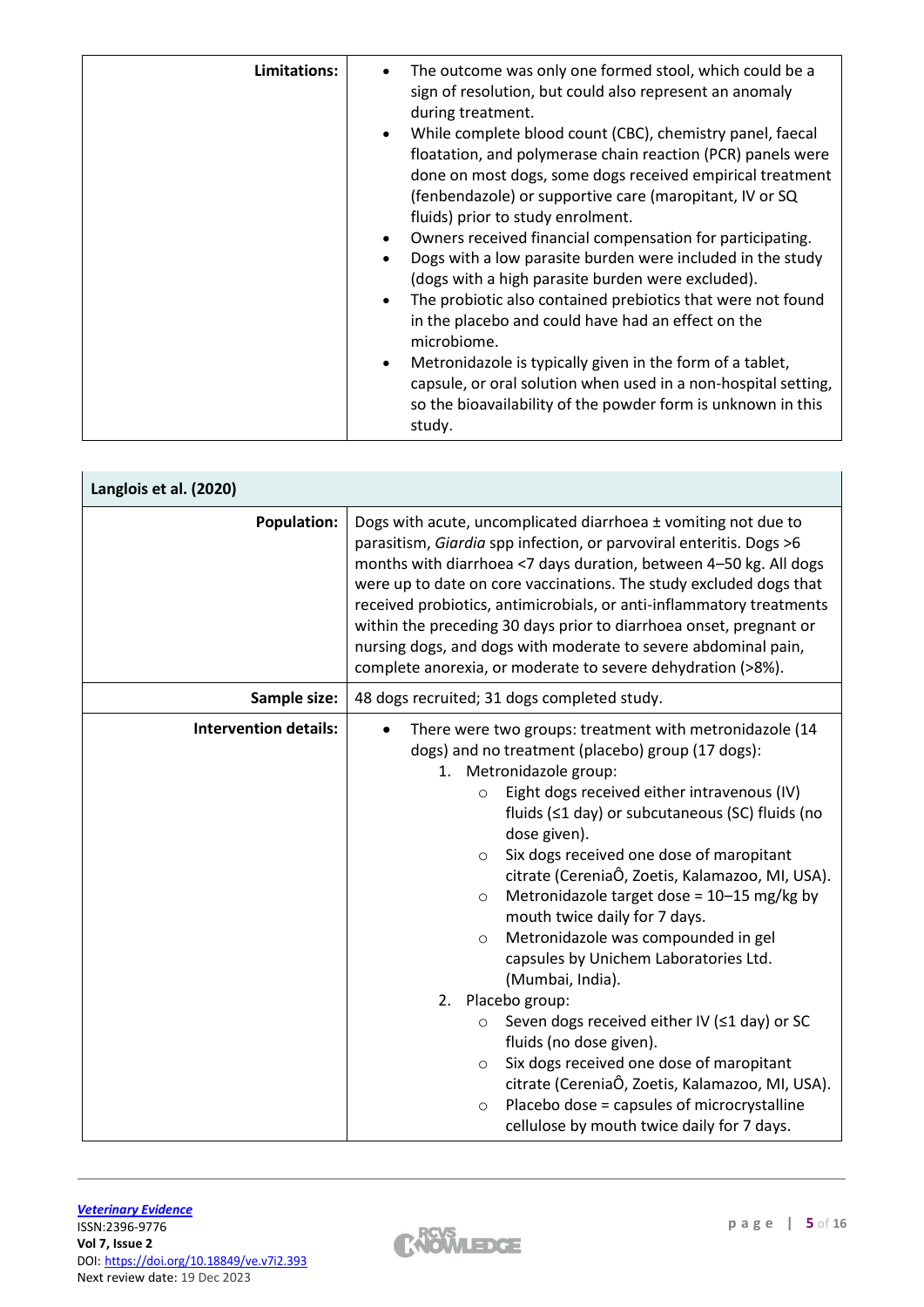|                                                       | Rescue treatment (metronidazole) was given if<br>O<br>diarrhoea persisted after 7 days.<br>Any dog that presented with vomiting could receive one<br>dose of maropitant 1 mg/kg SC (clinician's discretion).<br>Hematochezia (p = 0.48), fluid therapy treatment (p = 0.48),<br>$\bullet$<br>maropitant citrate treatment ( $p = 0.72$ ) were not different<br>between the two populations of dogs.<br>A predetermined sample size of $n = 15$ per group was<br>determined by power analysis prior to study.<br>Dogs were randomised using a computer-generated log<br>created by the pharmacist. The dog owner and clinician<br>were blinded to treatment.<br>14 dogs were excluded from the study. 10 dogs were<br>excluded for gastrointestinal parasitism, two dogs for<br>inability to obtain sufficient faeces for faecal testing, one<br>dog for normal faecal score prior to therapeutic initiation,<br>and one for ultrasonographic evidence of acute pancreatitis.<br>Three dogs were removed from the study. One dog for<br>$\bullet$<br>severe vomiting (test population), one dog for failure to<br>provide faecal scores and return at day 7 for diagnostics, and<br>one for failure of faecal scoring and adherence of dietary<br>guidelines. |
|-------------------------------------------------------|--------------------------------------------------------------------------------------------------------------------------------------------------------------------------------------------------------------------------------------------------------------------------------------------------------------------------------------------------------------------------------------------------------------------------------------------------------------------------------------------------------------------------------------------------------------------------------------------------------------------------------------------------------------------------------------------------------------------------------------------------------------------------------------------------------------------------------------------------------------------------------------------------------------------------------------------------------------------------------------------------------------------------------------------------------------------------------------------------------------------------------------------------------------------------------------------------------------------------------------------------------------|
| <b>Study design:</b>                                  | Double blinded placebo controlled randomised clinical trial.                                                                                                                                                                                                                                                                                                                                                                                                                                                                                                                                                                                                                                                                                                                                                                                                                                                                                                                                                                                                                                                                                                                                                                                                 |
| <b>Outcome studied:</b>                               | Outcome = time in days until resolution of diarrhoea, measured as<br>two consecutive faecal scores ≤4.                                                                                                                                                                                                                                                                                                                                                                                                                                                                                                                                                                                                                                                                                                                                                                                                                                                                                                                                                                                                                                                                                                                                                       |
| <b>Main findings:</b><br>(relevant to PICO question): | Metronidazole significantly reduced the number of days<br>until resolution of diarrhoea ( $p = 0.04$ ) in dogs when<br>compared to the placebo group.<br>Metronidazole population resolution of diarrhoea<br>1.<br>average (mean and standard deviation) = $2.1 \pm 6$<br>days.<br>13/14 dogs receiving metronidazole had<br>resolved diarrhoea by day 4.<br>Placebo population resolution of diarrhoea average<br>2.<br>(mean and standard deviation) = $3.6 \pm 1$ days:<br>2/17 dogs in the control group received<br>$\circ$<br>metronidazole due to persistent diarrhoea at<br>day 7.                                                                                                                                                                                                                                                                                                                                                                                                                                                                                                                                                                                                                                                                   |
| Limitations:                                          | Bristol scoring system is not validated in dogs nor is it<br>commonly used, but it is validated and commonly used in<br>human diarrhoeal studies.<br>All dogs ate their normal diet, although one dog was<br>٠<br>excluded due to lack of owner compliance.<br>Dogs with persistent diarrhoea at day 7 were included in<br>statistical analysis as 'resolved at day 7' for statistics.<br>Only 18/31 dogs had biochemical analysis or further<br>diagnostic work up (abdominal US).<br>Lead author is affiliated with Zomedica, Inc.<br>Small sample size.                                                                                                                                                                                                                                                                                                                                                                                                                                                                                                                                                                                                                                                                                                   |

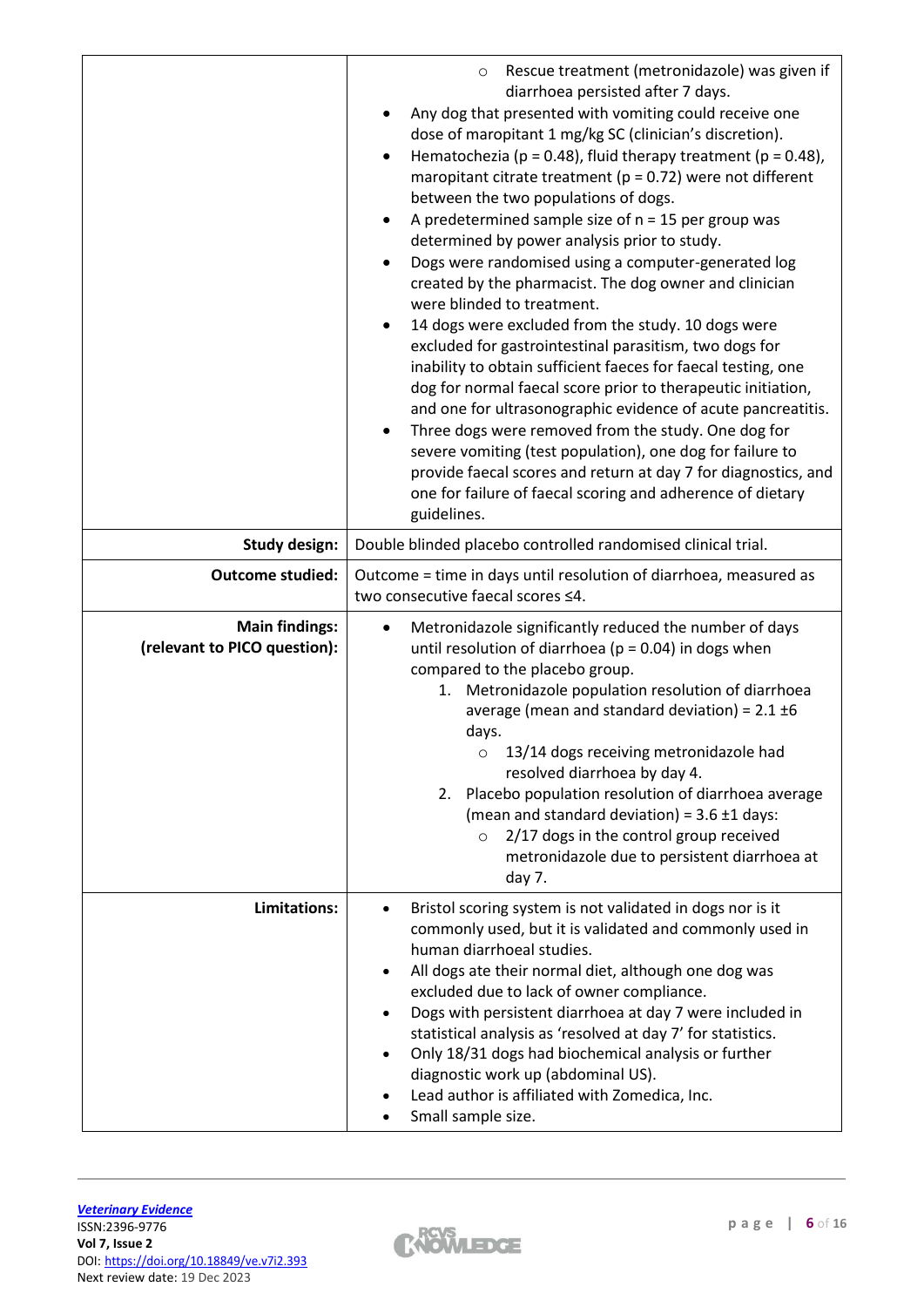| Herstad et al. (2010)                                 |                                                                                                                                                                                                                                                                                                                                                                                                                                                                                                                                                                                                                                                                                                                                                                                                                                                                                                                                                                                                                                                                                                                                                                                                                                      |
|-------------------------------------------------------|--------------------------------------------------------------------------------------------------------------------------------------------------------------------------------------------------------------------------------------------------------------------------------------------------------------------------------------------------------------------------------------------------------------------------------------------------------------------------------------------------------------------------------------------------------------------------------------------------------------------------------------------------------------------------------------------------------------------------------------------------------------------------------------------------------------------------------------------------------------------------------------------------------------------------------------------------------------------------------------------------------------------------------------------------------------------------------------------------------------------------------------------------------------------------------------------------------------------------------------|
| <b>Population:</b>                                    | Dogs with acute self-limiting gastroenteritis. The dogs had either<br>diarrhoea or diarrhoea and vomiting. The study excluded dogs with<br>diarrhoea ± vomiting for over 2 weeks, dogs treated with a probiotic<br>product within a month of presentation, and dogs that required<br>hospitalisation.                                                                                                                                                                                                                                                                                                                                                                                                                                                                                                                                                                                                                                                                                                                                                                                                                                                                                                                                |
| Sample size:                                          | 36 dogs; it was not stated if any dogs did not complete or were<br>withdrawn from the study.                                                                                                                                                                                                                                                                                                                                                                                                                                                                                                                                                                                                                                                                                                                                                                                                                                                                                                                                                                                                                                                                                                                                         |
| <b>Intervention details:</b>                          | The study had two groups: treatment with probiotics (15<br>dogs) and no treatment (placebo) group (21 dogs):<br>1. Probiotic treatment = ZooLac Propaste Ô (Chem Vet<br>A/S, Denmark):<br>Probiotic composition: Lactobacillus farciminis,<br>$\circ$<br>Pediococcus acidilactici, Bacillus subtilis,<br>licheniformis, and thermo-stabilised<br>Lactobacillus acidophilus.<br>2. Placebo treatment = pasta-base with vegetable oil,<br>lecithin, and E551b (stabiliser).<br>22 dogs also presented with vomiting:<br>12 in placebo group; 10 in probiotic group (no<br>$\circ$<br>statistical analysis provided).<br>Doses for both placebo and probiotic paste was based on<br>weight:<br>1 mL for 1-10 kg; 2 mL for 10-25 kg; 3 mL for 25-50<br>$\circ$<br>kg.<br>Given by the owner by mouth three times daily<br>$\circ$<br>(every 8 hours) until normalisation of stools.<br>First dose was a double dose in both placebo and<br>$\circ$<br>probiotic group.<br>Randomisation protocol was not described, only stated that<br>there was block randomisation.<br>Calculation of a predetermined group size (n) was not<br>performed prior to study enrolment.<br>No adverse effects in either group were reported.<br>$\bullet$ |
| <b>Study design:</b>                                  | Double-blind placebo control randomised clinical trial.                                                                                                                                                                                                                                                                                                                                                                                                                                                                                                                                                                                                                                                                                                                                                                                                                                                                                                                                                                                                                                                                                                                                                                              |
| <b>Outcome studied:</b>                               | Outcome = day (whole or half) until last abnormal stool and days<br>until normalisation of stool.                                                                                                                                                                                                                                                                                                                                                                                                                                                                                                                                                                                                                                                                                                                                                                                                                                                                                                                                                                                                                                                                                                                                    |
| <b>Main findings:</b><br>(relevant to PICO question): | Probiotic treatment was a significant factor for time to<br>$\bullet$<br>diarrhoea resolution ( $p = 0.045$ ) but was not significant for<br>time until resolution of signs if diarrhoea and vomiting were<br>both present ( $p = 0.55$ ). The time to first normal stool after<br>starting treatment was not significant between the two<br>groups ( $p = 0.14$ ).<br>1. Probiotic group:<br>Time until last abnormal stool: 1.3 days (95%<br>a)<br>confidence interval (CI): 0.5-1).<br>Time until last clinical sign (vomiting or<br>b)<br>diarrhoea): 1.4 days (95% CI: 0.5-4).                                                                                                                                                                                                                                                                                                                                                                                                                                                                                                                                                                                                                                                  |

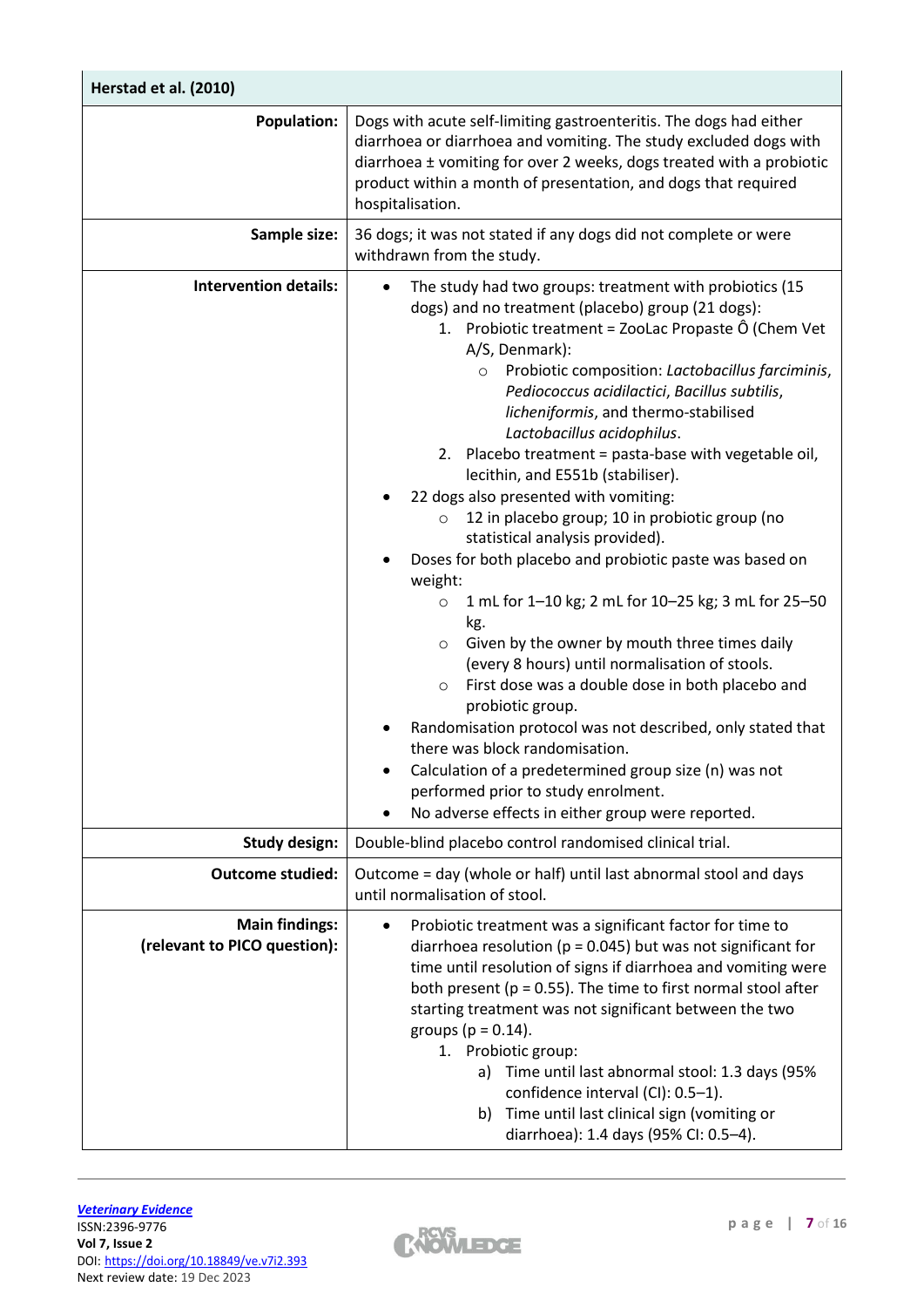|              | Time until first normal stool: 2.9 days (95% CI:<br>C)<br>$2.1 - 7$ ).<br>Mean duration of vomiting: 0.9 days (95% CI:<br>d)<br>$0.5 - 3$ ).<br>Placebo group:<br>2.<br>a) Time until last abnormal stool: 2.2 days (95% CI:<br>$1.3 - 1$ ).<br>b) Time until last clinical sign (vomiting or<br>diarrhoea): 2.2 days (95% Cl: 1.4-1).<br>Time until first normal stool: 3.4 (95% CI: 2.6-2).<br>C)<br>Mean duration of vomiting: 1.2 days (95% CI:<br>d)<br>$0.2 - 2$ ).<br>Both probiotic and placebo groups had significantly reduced<br>number of stools during the first 3 days of treatment (p ≤0.01),<br>but were not different from each other ( $P = 0.19$ ). Both<br>probiotic and placebo groups had significantly reduced number<br>of vomiting incidences during the first 3 days of treatment (p<br>$\leq$ 0.01), but were not different from each other (p $\geq$ 0.16). |
|--------------|-----------------------------------------------------------------------------------------------------------------------------------------------------------------------------------------------------------------------------------------------------------------------------------------------------------------------------------------------------------------------------------------------------------------------------------------------------------------------------------------------------------------------------------------------------------------------------------------------------------------------------------------------------------------------------------------------------------------------------------------------------------------------------------------------------------------------------------------------------------------------------------------|
| Limitations: | Faecal samples for bacterial and parasitic analysis were only<br>$\bullet$<br>collected from some patients, not all, and only at the initial<br>enrolment in the clinical trial.<br>There was no standardised way to assess normalisation of stool<br>$\bullet$<br>consistency, only done by owner opinion and relied upon<br>owner's recollection during interview on day 4 or 8.<br>No clearly stated definition of 'normalised stool', normalisation<br>$\bullet$<br>of stool was defined by owner's interpretation and was only<br>subjective.<br>Small sample size.<br>$\bullet$<br>All of the products used (probiotics and placebo paste) were<br>٠<br>supplied by the manufacturing company directly.                                                                                                                                                                           |

| Nixon et al. (2019)          |                                                                                                                                                                                                                                                                                                                                                                                                                                                                                                                                                 |
|------------------------------|-------------------------------------------------------------------------------------------------------------------------------------------------------------------------------------------------------------------------------------------------------------------------------------------------------------------------------------------------------------------------------------------------------------------------------------------------------------------------------------------------------------------------------------------------|
| <b>Population:</b>           | Client owned dogs with acute diarrhoea ≥1 occurrences within 24 hours<br>of presentation to primary care veterinarian. Dogs were excluded if<br>their signs were deemed unsuitable for conservative management, if<br>they received antimicrobial or probiotic treatment within 4 weeks<br>before day 0 of enrolment. Dogs with comorbidities that did not affect<br>diarrhoea were included in the study.                                                                                                                                      |
| Sample size:                 | 148 dogs initially enrolled, 118 dogs remained with no dosing errors,<br>107 dogs completed the entire study.                                                                                                                                                                                                                                                                                                                                                                                                                                   |
| <b>Intervention details:</b> | The study consisted of two groups: Synbiotic (classified as<br>probiotic in original article) group (57 dogs) and a placebo<br>group (61 dogs).<br>Treatment group = Enterococcus faecium 4b1707,<br>1.<br>Preplex <sup>®</sup> (PKA, Protexin Veterinary, Somerset, UK)<br>prebiotics, combined kaolin and montmorillonite clay,<br>psyllium, pectin, and beta glucan:<br>Given by mouth three times daily (every 8<br>$\circ$<br>hours).<br>Placebo group = placebo composed of soya oil,<br>2.<br>colloidal silica, dextrose, liver flavour: |

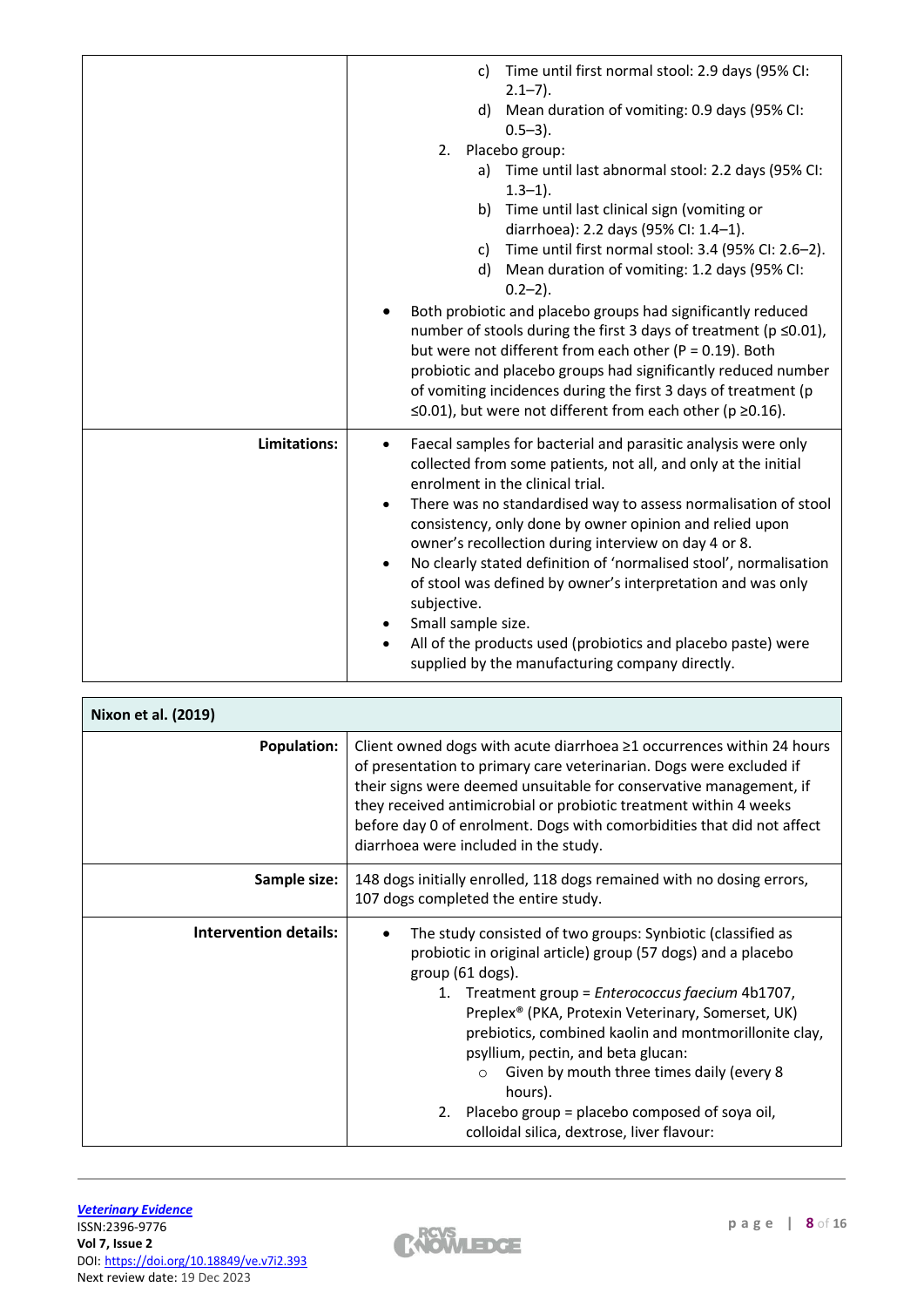|                                                       | Given by mouth three times daily (every 8<br>$\circ$                                                                                                                                                                                                                                                                                                                                                                                                                                                                                                                                                                                                                                                                                                                                                                                                                                                                                                                                                                                                                                                                                                                                                                         |
|-------------------------------------------------------|------------------------------------------------------------------------------------------------------------------------------------------------------------------------------------------------------------------------------------------------------------------------------------------------------------------------------------------------------------------------------------------------------------------------------------------------------------------------------------------------------------------------------------------------------------------------------------------------------------------------------------------------------------------------------------------------------------------------------------------------------------------------------------------------------------------------------------------------------------------------------------------------------------------------------------------------------------------------------------------------------------------------------------------------------------------------------------------------------------------------------------------------------------------------------------------------------------------------------|
|                                                       | hours).<br>Dosing by body weight for probiotic and placebo group:<br>$\circ$ <5 kg = 2 mL<br>$5 - 15$ kg = 2 mL<br>$\circ$<br>15-30 $kg = 5 mL$<br>$\circ$<br>$30 - 45$ kg = 7 mL<br>$\circ$<br>≥45 kg = 10 mL<br>$\circ$<br>All dogs ate Hill's® i/d (Topeka, Kansas, USA) for duration of<br>study.<br>A predetermined group size of 43 cases based on a power<br>calculation.<br>Randomisation was performed using block randomisation<br>$\bullet$<br>with a block size of 2 stratified by site.<br>41 dogs did not complete the study. 10 were included<br>$\bullet$                                                                                                                                                                                                                                                                                                                                                                                                                                                                                                                                                                                                                                                    |
|                                                       | inappropriately (no episode of diarrhoea), 10 had dosing<br>errors (inappropriate therapy dose or failure to accept new<br>diet), 10 did not receive a confirmed dose of therapy, and 11<br>for worsening or non-improvement of signs. The number of<br>dogs excluded from each group was not specified.                                                                                                                                                                                                                                                                                                                                                                                                                                                                                                                                                                                                                                                                                                                                                                                                                                                                                                                     |
| <b>Study design:</b>                                  | Double-blinded, placebo controlled, randomised clinical trial.                                                                                                                                                                                                                                                                                                                                                                                                                                                                                                                                                                                                                                                                                                                                                                                                                                                                                                                                                                                                                                                                                                                                                               |
| <b>Outcome studied:</b>                               | Outcome definition: time until passage of three consecutive faeces<br>of normal consistency (faecal score ≤3) measured from initial<br>presentation to the veterinary clinic within 10 days of initial study<br>enrolment.                                                                                                                                                                                                                                                                                                                                                                                                                                                                                                                                                                                                                                                                                                                                                                                                                                                                                                                                                                                                   |
| <b>Main findings:</b><br>(relevant to PICO question): | Probiotic treatment was significant ( $p = 0.008$ ) in decreasing<br>time to resolution of diarrhoea as measured as the passage<br>of three consecutive normal stools (faecal score ≤3).<br>1. Probiotic group duration of diarrhoea median time:<br>32 hours (range $2-118$ hours; $n = 51$ ).<br>2. Placebo group duration of diarrhoea median time:<br>47 hours (range $4-167$ hours; $n = 58$ ).<br>Fewer dogs in the probiotic group required additional<br>medical intervention when compared to the placebo group.<br>Additional treatment could include antiemetics,<br>gastrointestinal (GI) motility modulating drugs,<br>antimicrobials, and corticosteroids.<br>1. Probiotic group requiring additional treatment: two<br>dogs with five total treatments.<br>2. Placebo group requiring additional treatment: nine<br>dogs with 15 total treatments.<br>The dogs were withdrawn from the study and there<br>3.<br>was no significant difference in time until<br>withdrawal between the probiotic group (61 hours $\pm$<br>41 hours) and the placebo group (45 hours $\pm$ 3<br>hours) and there was not a significantly different<br>relative risk of needing additional medical treatment<br>in either group. |
| Limitations:                                          | While the data is significantly different, the result may not<br>be clinically different (only 0.5 day) for the owner.                                                                                                                                                                                                                                                                                                                                                                                                                                                                                                                                                                                                                                                                                                                                                                                                                                                                                                                                                                                                                                                                                                       |

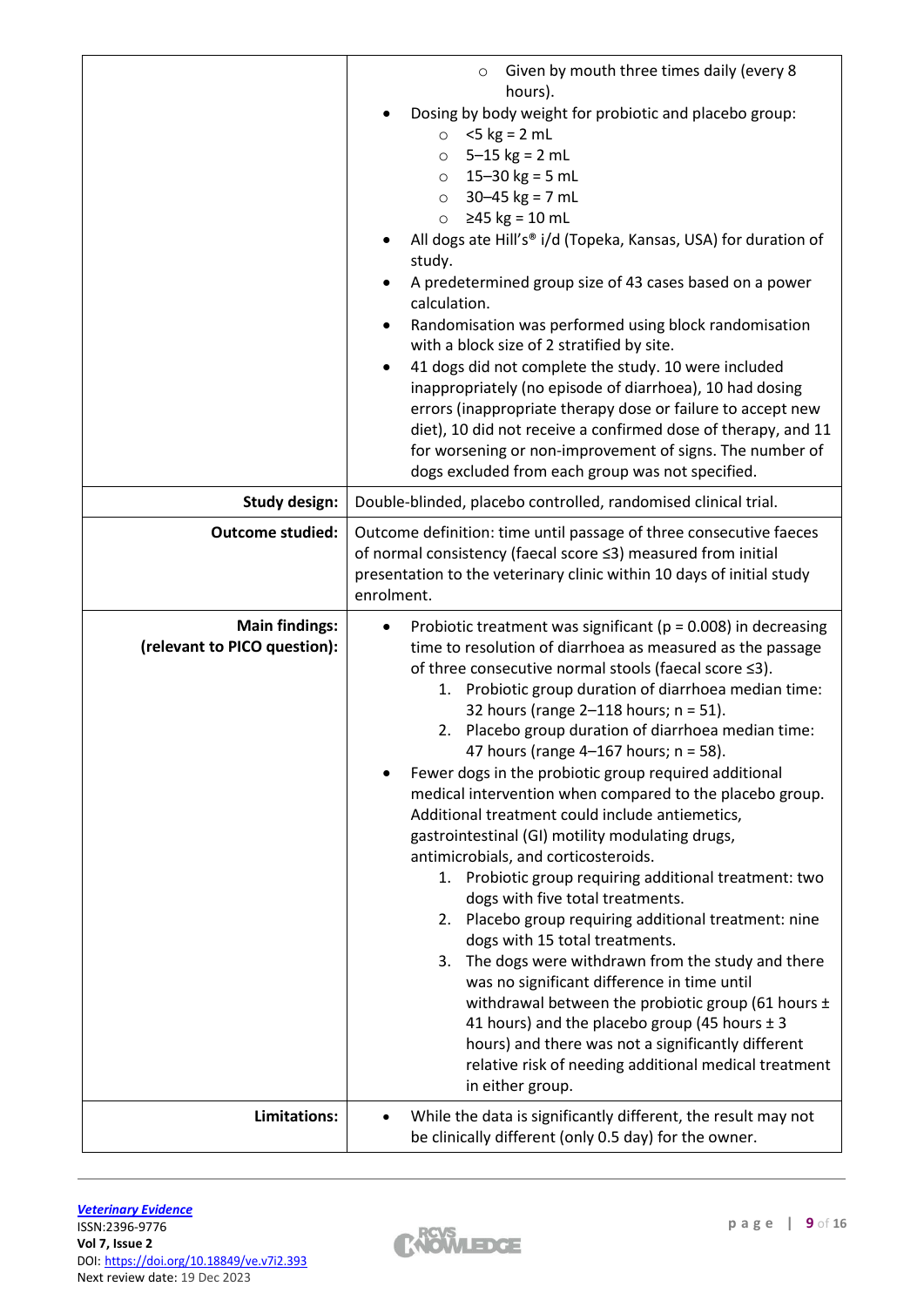| No diagnostic testing to rule out infectious causes of<br>diarrhoea or unknown comorbidities, which could impact<br>the responsiveness of the diarrhoea to a probiotic alone.<br>While the Mann-Whitney test was used to determine<br>differences in median age between the group was not<br>significantly different, the value was very close to P and may<br>confer a clinical difference. The median age of the treatment<br>group was 45 months, while the median age of the placebo<br>group was 24 months.<br>Dogs were allowed to be removed from the trial if they<br>needed additional medical intervention; more were<br>removed from the placebo group and could represent<br>attrition bias.<br>Dogs that missed one dose in a day in either the placebo or<br>treatment group were not excluded, which may impact<br>results given the timing of resolution of diarrhoea was<br>measured in hours and was around four doses for the<br>treatment group (specific numbers were not given). This lack<br>of strict compliance may mimic the realities of daily life (in<br>respect to client compliance) therefore, it is not<br>unreasonable to still include these dogs.<br>The placebo had a different composition than the probiotic;<br>it would be a stronger study if the placebo was the same<br>composition as the probiotic without the probiotics and<br>prebiotics. |
|--------------------------------------------------------------------------------------------------------------------------------------------------------------------------------------------------------------------------------------------------------------------------------------------------------------------------------------------------------------------------------------------------------------------------------------------------------------------------------------------------------------------------------------------------------------------------------------------------------------------------------------------------------------------------------------------------------------------------------------------------------------------------------------------------------------------------------------------------------------------------------------------------------------------------------------------------------------------------------------------------------------------------------------------------------------------------------------------------------------------------------------------------------------------------------------------------------------------------------------------------------------------------------------------------------------------------------------------------------------------------------------------|
| Two authors were employees of the company that produced<br>the probiotic.                                                                                                                                                                                                                                                                                                                                                                                                                                                                                                                                                                                                                                                                                                                                                                                                                                                                                                                                                                                                                                                                                                                                                                                                                                                                                                                  |

| <b>Kelley et al. (2009)</b>  |                                                                                                                                                                                                                                                                                                                                                                                                                                                                                                                                                                                                                                                                                                                                           |
|------------------------------|-------------------------------------------------------------------------------------------------------------------------------------------------------------------------------------------------------------------------------------------------------------------------------------------------------------------------------------------------------------------------------------------------------------------------------------------------------------------------------------------------------------------------------------------------------------------------------------------------------------------------------------------------------------------------------------------------------------------------------------------|
| <b>Population:</b>           | Young, adult dogs that presented to their veterinarian with acute<br>idiopathic diarrhoea with a stool score of 4; all dogs from a guide<br>dog organisation from a single training campus. Excluded dogs that<br>had other medical conditions, were being treated with other<br>medications, or had stool scores <3.                                                                                                                                                                                                                                                                                                                                                                                                                     |
| Sample size:                 | 45 recruited; 36 met inclusion criteria, 31 dogs completed study.                                                                                                                                                                                                                                                                                                                                                                                                                                                                                                                                                                                                                                                                         |
| <b>Intervention details:</b> | The study consisted of two groups: Probiotic group (13 dogs)<br>and a placebo group (18 dogs):<br>1. Probiotic group = canine derived Bifidobacteerium<br>animalis AHC7 (Procter and Gamble Pet Care,<br>Lewisburg, OH, USA) in cocoa butter treats:<br>a) Dose = $2 \times 1010$ colony forming units (CFU) /<br>day by mouth twice daily for 14 days or until<br>resolution of diarrhoea.<br>2. Placebo = same vehicle as the test agent without<br>probiotic (cocoa butter treats):<br>a) Placebo dose = by mouth twice daily for $14$<br>days or until resolution of diarrhoea.<br>Both groups ate either EukanubaÔ (Procter & Gamble,<br>Cincinnati, OH, USA) or lamsÔ (Procter & Gamble,<br>Cincinnati, OH, USA) maintenance diets. |

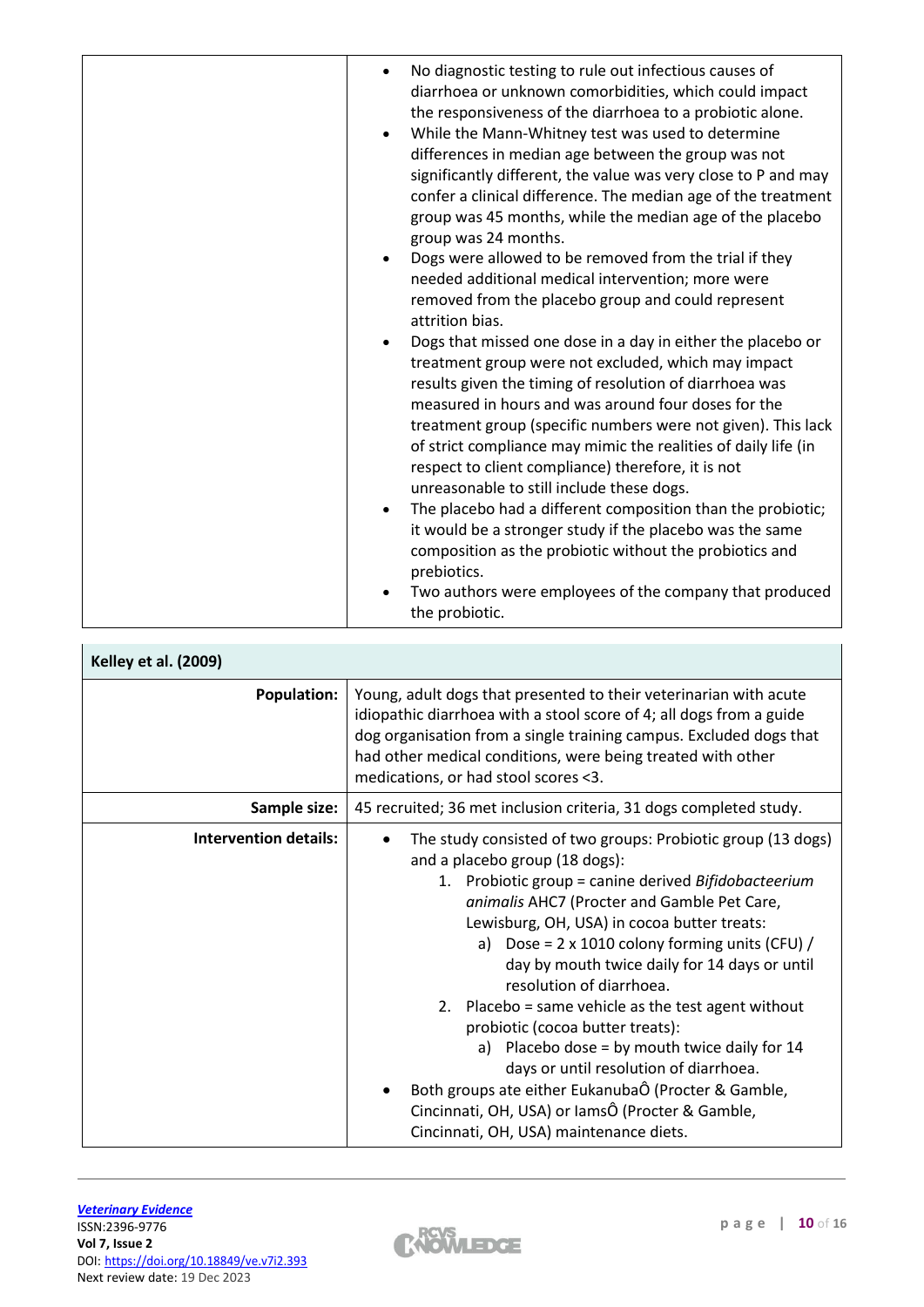|                                                       | At the beginning of the study, any dog could be prescribed<br>metronidazole at DVM's discretion for number of abnormal<br>stools, degree of stool looseness, health of dog, and if dog was<br>housed nearby outbreaks of diarrhoea.<br>Metronidazole dose = 750 mg, by mouth twice daily for<br>$\circ$<br>7 days.<br>Nine dogs in the control group received metronidazole.<br>$\circ$<br>Four dogs in the treatment group received<br>$\circ$<br>metronidazole for GI disease.<br>Five dogs were excluded from statistical analysis - Four dogs<br>had missing stool scores; one dog had been previously enrolled<br>in the study.<br>The kennel staff performing the stool scoring were blinded to<br>$\bullet$<br>the dog's treatment group.<br>Randomisation protocol was not stated.                                                                                                                                                                                                                                                                                                                                                                                                                                                                                                                                                                                                                                                                                                                                                                                                                                                       |
|-------------------------------------------------------|--------------------------------------------------------------------------------------------------------------------------------------------------------------------------------------------------------------------------------------------------------------------------------------------------------------------------------------------------------------------------------------------------------------------------------------------------------------------------------------------------------------------------------------------------------------------------------------------------------------------------------------------------------------------------------------------------------------------------------------------------------------------------------------------------------------------------------------------------------------------------------------------------------------------------------------------------------------------------------------------------------------------------------------------------------------------------------------------------------------------------------------------------------------------------------------------------------------------------------------------------------------------------------------------------------------------------------------------------------------------------------------------------------------------------------------------------------------------------------------------------------------------------------------------------------------------------------------------------------------------------------------------------|
| <b>Study design:</b>                                  | Blinded, placebo controlled randomised clinical trial.                                                                                                                                                                                                                                                                                                                                                                                                                                                                                                                                                                                                                                                                                                                                                                                                                                                                                                                                                                                                                                                                                                                                                                                                                                                                                                                                                                                                                                                                                                                                                                                           |
| <b>Outcome studied:</b>                               | Outcome = time, in days, until resolution of diarrhoea.<br>Resolution of diarrhoea was defined as stool scores that<br>$\bullet$<br>improved from 4 to ≤2 and remained ≤2 for at least 5<br>consecutive days.                                                                                                                                                                                                                                                                                                                                                                                                                                                                                                                                                                                                                                                                                                                                                                                                                                                                                                                                                                                                                                                                                                                                                                                                                                                                                                                                                                                                                                    |
| <b>Main findings:</b><br>(relevant to PICO question): | Treatment with probiotic significantly reduced days to<br>٠<br>resolution of diarrhoea when compared to the placebo group<br>in all dogs, and in both German Shepherds and Labrador<br>Retrievers, while the Labrador-Golden Retrievers or Golden<br>Retrievers did not show a significant difference due to small<br>sample size.<br>1. Probiotic group all dogs: mean days to resolution of<br>diarrhoea was $3.9 \pm 3.$<br>Placebo group all dogs: mean days of resolution of<br>2.<br>diarrhoea was 6.6 ±7 days.<br>3. P-value for all dogs, $p = 0.01$ .<br>4. Probiotic group German Shepherds: mean days to<br>resolution of diarrhoea was 3.3 ±9.<br>Placebo group German Shepherds: mean days of<br>5.<br>resolution of diarrhoea was 7.7 ±8 days.<br>P-value for German Shepherds, $p = 0.03$ .<br>6.<br>Probiotic group Labrador Retrievers: mean days to<br>7.<br>resolution of diarrhoea was 3.3 ±3.<br>Placebo group Labrador Retrievers: mean days of<br>8.<br>resolution of diarrhoea was $6.3 \pm 2.4$ days.<br>9. P-value for Labrador Retrievers, $p = 0.05$ .<br>10. Probiotic group Labrador-Golden Retrievers: mean<br>days to resolution of diarrhoea was 5.3 ±5.<br>11. Placebo group Labrador-Golden Retrievers: mean days<br>to resolution of diarrhoea was $6.0 \pm 5$ days.<br>12. P-value for Labrador-Golden Retrievers, p = 0.73.<br>13. Probiotic group Golden Retrievers: mean days to<br>resolution of diarrhoea was 1.0 ±0.<br>14. Placebo group Golden Retrievers: mean days of<br>resolution of diarrhoea was 6.0 ±0 days.<br>15. P-value for Golden Retrievers not calculated, only one<br>dog per group. |

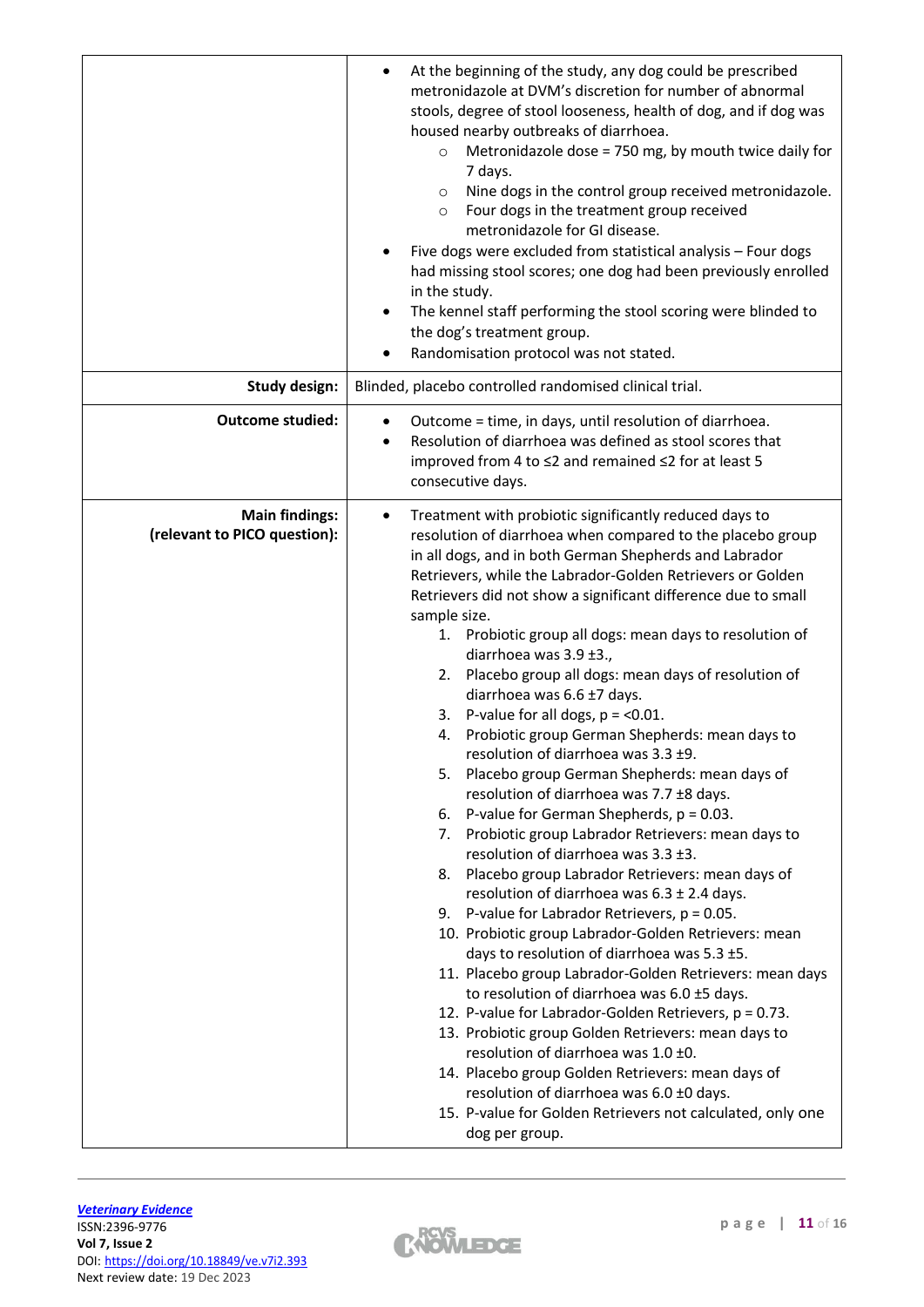|              | 5/13 dogs in the treatment group received metronidazole:<br>Mean days of resolution of diarrhoea in probiotic dogs<br>$\circ$<br>that did not receive metronidazole: 3.33 ±26 days<br>(based on reviewer's calculation).<br>9/18 dogs in the control group received metronidazole:<br>Mean days to resolution of diarrhoea in placebo dogs<br>$\circ$<br>that did not receive metronidazole: 6.11 ±88 days<br>(based on reviewer's calculation).<br>When dogs receiving metronidazole were excluded from the<br>study, resolution of diarrhoea by day 4 occurred in 3/9 dogs in<br>the control group and $7/9$ dogs in the probiotic group -<br>statistical analysis was not presented.                                                    |
|--------------|--------------------------------------------------------------------------------------------------------------------------------------------------------------------------------------------------------------------------------------------------------------------------------------------------------------------------------------------------------------------------------------------------------------------------------------------------------------------------------------------------------------------------------------------------------------------------------------------------------------------------------------------------------------------------------------------------------------------------------------------|
| Limitations: | Funded by Procter and Gamble Pet Care, which produced the<br>٠<br>probiotic used in the treatment group.<br>All dogs were from the same facility, which could be a<br>confounder (a bias in management or population).<br>Dogs receiving metronidazole were included in the statistics<br>and were more commonly in the control group.<br>Giardia positive dogs were included in the statistics and<br>$\bullet$<br>received metronidazole (standard of care for giardiasis); these<br>dogs should have been eliminated from the study as the cause<br>is infectious and not idiopathic.<br>Small samples sizes when considering the data with and<br>without the metronidazole treated dogs.<br>Very small sample size in some subgroups. |

## **Appraisal, application and reflection**

Dogs with cases of acute gastroenteritis are commonly seen at first opinion clinics (Singleton et al., 2019). Two commonly used options for treatment of dogs with acute, uncomplicated diarrhoea are systemic antimicrobials, mainly metronidazole (although in the UK potentiated amoxicillin is more commonly used), and nutraceuticals, including various formulations of probiotics / synbiotics (Singleton et al., 2019). Many cases of acute diarrhoea are self-limiting (Shmalberg et al., 2019), yet many mild cases are still treated with metronidazole (Singleton et al., 2019). The continued prescribing of metronidazole may be related to a perception that metronidazole administration resolves a patient's diarrhoea in a more timely manner and satisfies an owner's expectation of medication administration. However, there is also a rising concern about veterinary use of antimicrobials and the effects on human health (Herstad et al., 2010; and Prescott, 2019).

The use of antimicrobials in all fields of veterinary medicine can have effects on the microbial population, which in turn can impact human health. Research in companion animals shows the close relationship between humans and their pets allows for the transfer of microbes between the species, thus increasing the potential for transfer of methicillin-resistant bacteria between the human and pet. With increased antimicrobial resistance, the treatment of infections may become more challenging in both human and veterinary medical fields (Lloyd & Page, 2018). Thus an alternative treatment regimen needs to be established for uncomplicated acute diarrhoea in the veterinary population that both alleviates the patient's condition and placates the client. The practice of prescribing probiotics for treatment of acute diarrhoea in veterinary patients may offer an alternative solution.

The direct study of the time to resolution of clinical signs (diarrhoea) using metronidazole compared to probiotics has not been studied adequately in dogs that present for acute, uncomplicated diarrhoea. Only one study directly compares time to resolution of diarrhoea in dogs treated with metronidazole or probiotics, while the remaining data must be extrapolated from studies comparing either oral metronidazole use to a placebo, or probiotic use to a placebo.

Shmalberg et al.'s (2019) study directly comparing treatment with metronidazole, a probiotic product, and a placebo, found there was no significant reduction in time to resolution of acute diarrhoea when the dog received a

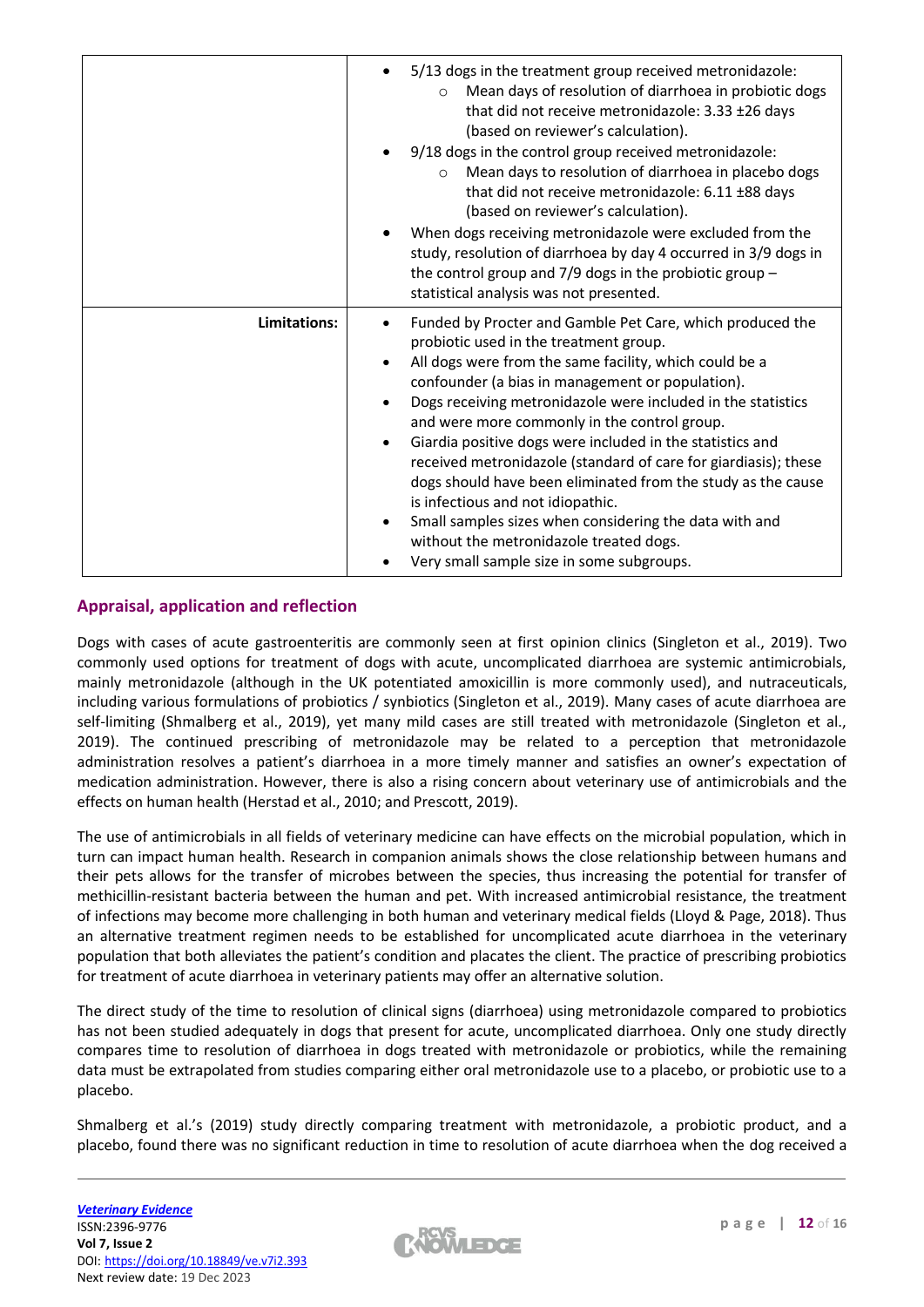probiotic or metronidazole. The metronidazole-treated group had a very similar average to the placebotreated group, but probiotic average days until resolution of diarrhoea was 1 day shorter than both, which may be clinically important for a client.

Langlois et al. (2020) found that metronidazole treatment for cases of acute, uncomplicated diarrhoea did have a significant impact on time to resolution of diarrhoea when compared to a placebo. Metronidazole treatment was found to resolve clinical diarrhoea 1.5 days sooner than the placebo. A limitation of the study is that the participants' diet was not controlled, which is also a mainstay of common treatment (Singleton et al., 2019). The sample sizes were small for this study as well.

Herstad et al. (2010), Nixon et al. (2019), and Kelley et al. (2009) performed randomised clinical trials comparing the use of probiotics and a placebo to evaluate timing of resolution of clinical signs. While Herstad et al. (2010) found no significant improvement in the probiotic treated group over the placebo group when the dogs presented with both vomiting and diarrhoea, Herstad et al. (2010), Nixon et al. (2019), and Kelly et al. (2009) found that probiotic administration did provide an improvement over the placebo by reducing time in days to resolution of diarrhoea. Herstad et al. (2010) did not provide clients with a standard faecal scoring system to use and only based faecal consistency on client opinion, while also not eliminating parasitic or infectious causes of diarrhoea. The placebo used in the Nixon et al. (2019) study varied in composition from the probiotic formulation, which could be a confounding factor. Again, Nixon et al. (2019) failed to remove dogs with infectious causes of diarrhoea as well. The population of dogs used in the Kelley et al. (2009) study may not be representative of the general population of dogs but does remove confounding differences in environment and owner compliance as seen in Shmalberg et al. (2019), Langlois et al. (2020), Herstad et al. (2010), and Nixon et al. (2019). Kelley et al. (2009) found that probiotic administration reduced time of resolution of diarrhoea by 2.5 days, which may be significant to many owners.

Overall, the results of studies by Shmalberg et al. (2019), Langlois et al. (2020), Herstad et al. (2010), Nixon et al. (2019), and Kelley et al. (2009) provided weak evidence for the efficacy of metronidazole compared to placebo for treatment of acute, uncomplicated diarrhoea. Given the lack of clear benefit for resolution of diarrhoea with a course of metronidazole, the long-term effects of antimicrobials (specifically metronidazole) on the microbiome of the gastrointestinal tract must also be considered when prescribing antimicrobial / antibacterials as they could be unfavorable for the patient. Pilla et al. (2020) and Igarashi et al. (2014) found that oral metronidazole treatment for cases of acute diarrhoea led to changes in the gastrointestinal microbiome composition, particularly bacteria responsible for bile acid metabolism, that persisted for up to 1 month post antibacterial treatment in some dogs. During oral metronidazole treatment, the faecal dysbiosis index was increased, but returned to normal after 2 weeks of metronidazole treatment (Pilla et al., 2020; and Nogueira et al., 2019). In contrast, probiotic use generally appears to be safe in veterinary species. The potential risk of probiotic use must be extrapolated from human research. The greatest apparent risk is the potential of a bacterium to become pathogenic, particularly if the intestinal barrier is not fully developed, but appeared safe when used in patients with a history of immunosuppression (either iatrogenic or infectious in origins) (Butel, 2014). Additionally, natural bacterial behaviours, such as genetic material transfer, can occur and could be detrimental if the probiotic bacterium conveyed antimicrobial resistant genetic material to the normal flora, though evidence of this occurring is lacking (Butel, 2014).

Further research needs to be performed in order to clinically answer this PICO question. Shmalberg et al. (2019) is the only study that directly compares the use of metronidazole and a probiotic product and did not show a significant advantage of either treatment compared to each other or a placebo. There is insufficient evidence to answer whether or not metronidazole affects the duration (shorter, or longer, or no difference) of clinical signs when compared to probiotic administration in cases of acute, uncomplicated diarrhoea.

Additionally, when evaluating the use of probiotics / synbiotic products as treatment to reduce the duration of acute, uncomplicated diarrhoea, the evidence remains weak. Shmalberg et al. (2019) showed that probiotics were equivalent to metronidazole in timing of resolution of diarrhoea. While Herstad et al. (2010) and Nixon et al. (2019) showed earlier time to clinical resolution of diarrhoea, they did not show a significant advantage when compared to placebo. Only Kelly et al. (2009) showed a significant reduction in days to resolution of

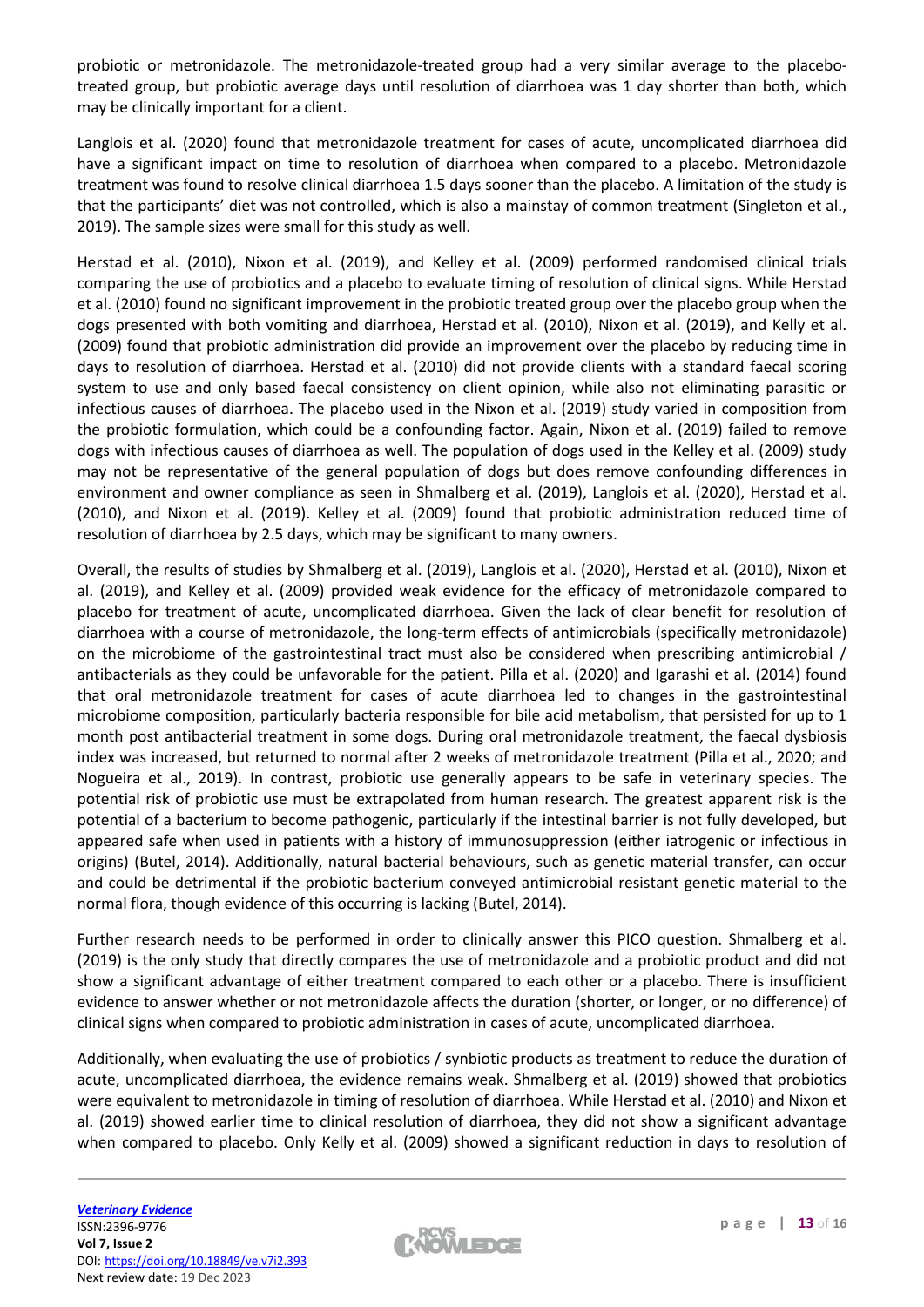diarrhoea, but only in certain dog breeds. Given the clinical scenario of an otherwise healthy dog presenting for acute and uncomplicated diarrhoea, prescribing probiotic / symbiotic products to satiate owner expectations (in insistence) would be a reasonable choice as the risk associated with these products is low and no long-term effects have been reported or studied.

## **Methodology**

| <b>Search strategy</b>                   |                                                                                                                                                                                                                                                                                                                                                                   |  |  |  |  |  |
|------------------------------------------|-------------------------------------------------------------------------------------------------------------------------------------------------------------------------------------------------------------------------------------------------------------------------------------------------------------------------------------------------------------------|--|--|--|--|--|
| Databases searched and dates<br>covered: | PubMed on NCBI Platform, 1999-2021.<br>CAB Abstracts on OVID Platform, 1999-2021.                                                                                                                                                                                                                                                                                 |  |  |  |  |  |
| Search terms:                            | PubMed:<br>Acute AND (diarrhea OR diarrhoea OR gastroenteritis) AND (canine<br>OR dog OR dogs) AND (metronidazole OR probiotic OR probiotics OR<br>nutraceutical)<br><b>CAB Abstracts:</b><br>(Acute and (diarrhea or diarrhoea or gastroenteritis) and (dog or<br>dogs or canine or canines) and (metronidazole or probiotic or<br>probiotics or nutraceutical)) |  |  |  |  |  |
| Dates searches performed:                | 19 Dec 2021                                                                                                                                                                                                                                                                                                                                                       |  |  |  |  |  |

| <b>Exclusion / Inclusion criteria</b> |                                                                                                                                                                                                             |  |  |  |  |  |
|---------------------------------------|-------------------------------------------------------------------------------------------------------------------------------------------------------------------------------------------------------------|--|--|--|--|--|
| Exclusion:                            | Articles not in English, review articles, articles that did not measure<br>the desired outcome, articles that studied diarrhoea that was not<br>acute, or articles that studied diarrhoea of a known cause. |  |  |  |  |  |
| Inclusion:                            | Articles available in English which were relevant to the PICO. Articles<br>had to involve more than one dog and compare the PICO<br>pharmacologics to a placebo or each other.                              |  |  |  |  |  |

| <b>Search outcome</b>                         |                                |                                                           |                                                    |                                                           |                                                       |                                                       |                                   |                                    |  |  |  |
|-----------------------------------------------|--------------------------------|-----------------------------------------------------------|----------------------------------------------------|-----------------------------------------------------------|-------------------------------------------------------|-------------------------------------------------------|-----------------------------------|------------------------------------|--|--|--|
| <b>Database</b>                               | <b>Number</b><br>of<br>results | <b>Excluded</b><br>– Articles<br>not in<br><b>English</b> | <b>Excluded</b><br>- Clinical<br>review<br>article | Excluded-<br><b>Desired</b><br>outcome<br>not<br>measured | Excluded-<br><b>Studied</b><br>non-acute<br>diarrhoea | $Excluded -$<br><b>Known</b><br>cause of<br>diarrhoea | Unable<br>to<br>access<br>article | <b>Total</b><br>relevant<br>papers |  |  |  |
| PubMed                                        | 28                             | $\mathbf{1}$                                              | 6                                                  | 6                                                         | 5                                                     | 5                                                     | $\mathbf 0$                       | 5                                  |  |  |  |
| CAB<br>Abstracts                              | 37                             | 7                                                         | $\mathsf 9$                                        | 8                                                         | $\overline{2}$                                        | 5                                                     | 1                                 | 5                                  |  |  |  |
| Total relevant papers when duplicates removed |                                |                                                           |                                                    |                                                           |                                                       |                                                       |                                   |                                    |  |  |  |

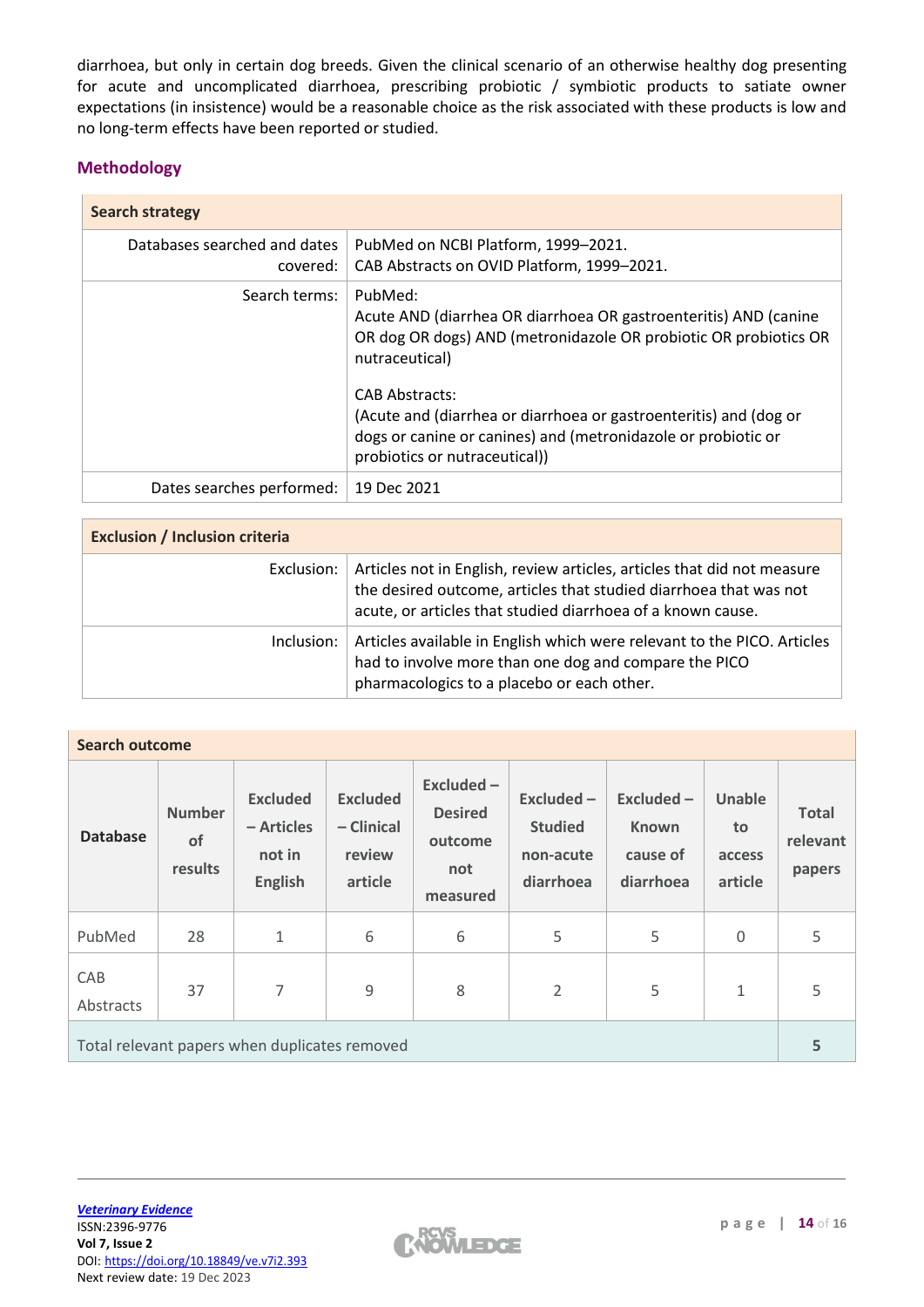# **CONFLICT OF INTEREST**

The authors declare no conflict of interest.

## **REFERENCES**

- 1. Butel, M. J. (2014). Probiotics, gut microbiota and health. *Médecine et Maladies Infectieuses.* 44(1), 1– 8. DOI: <https://doi.org/10.1016/j.medmal.2013.10.002>
- 2. Herstad, H. K., Nesheim, B. B., L'Abée-Lund, T., Larsen, S. & Skancke, E. (2010). Effects of a probiotic intervention in acute canine gastroenteritis – a controlled clinical trial. *Journal of Small Animal Practice*. 51(1), 34–3 DOI: <https://doi.org/10.1111/j.1748-5827.2009.00853.x>
- 3. Igarashi, H., Maeda, S., Ohno, K., Horigome, A., Odamaki, T. & Tsujimoto, H. (2014). Effect of Oral Administration of Metronidazole or Prednisolone on Fecal Microbiota in Dogs. *PLoS One*. 9(9). DOI: <https://doi.org/10.1371/journal.pone.0107909>
- 4. Kelley, R. L., Minikhiem, D., Kiely, B., O'Mahony, L., O'Sullivan, D., Boileau, T. & Park, J. S. (2009). Clinical benefits of probiotic canine-derived Bifidobacterium animalis strain AHC7 in dogs with acute idiopathic diarrhea. *Veterinary Therapeutics*. 10(3), 121–130.
- 5. Langlois, D. K., Koenigshof, A. M. & Mani, R. (2020). Metronidazole treatment of acute diarrhea in dogs: A randomized double blinded placebo-controlled clinical trial. *Journal of Veterinary Internal Medicine*. 34(1), 98–104. DOI: <https://doi.org/10.1111/jvim.15664>
- 6. Lloyd, D. H. & Page, S. W. (2018). Antimicrobial Stewardship in Veterinary Medicine. *Microbiology Spectrum*. 6(3). DOI: <https://doi.org/10.1128/microbiolspec.ARBA-0023-2017>
- 7. Nixon, S. L., Rose, L. & Muller, A. T. (2019). Efficacy of an orally administered anti-diarrheal probiotic paste (Pro-Kolin Advanced) in dogs with acute diarrhea: A randomized, placebo-controlled, doubleblinded clinical study. *Journal of Veterinary Internal Medicine*. 33(3), 1286–1294. DOI: <https://doi.org/10.1111/jvim.15481>
- 8. Nogueira, J. P. S., He, F., Mangian, H. F., Oba, P. M. & De Godoy, M. R. C. (2019). Dietary supplementation of a fiber-prebiotic and saccharin-eugenol blend in extruded diets fed to dogs. *Journal of Animal Science*. 97(11), 4519–4531. DOI: <https://doi.org/10.1093/jas/skz293>
- 9. Pilla, R., Gaschen, F.P., Barr, J. W., Olson, E, Honneffer, J., Guard, B. C., Blake, A. M., Villanueva, D., Khattab, M. R., AlShawaqfeh, M. K., Lidbury, J. A., Steiner, J. M. & Suchodolski, J. S. (2020). Effects of metronidazole on the fecal microbiome and metabolome in healthy dogs. *Journal of Veterinary Internal Medicine*. 34(5), 1853–1866. DOI: <https://doi.org/10.1111/jvim.15871>
- 10. Prescott, J. F. (2019). Veterinary antimicrobial stewardship in North America. *Australian Veterinary Journal*. 97(7), 243–248. DOI: <https://doi.org/doi:10.1111/avj.12811>
- 11. Shmalberg, J., Montalbano, C., Morelli G. & Buckley, G. J. (2019). A Randomized Double Blinded Placebo-Controlled Clinical Trial of a Probiotic or Metronidazole for Acute Canine Diarrhea. *Frontiers in Veterinary Science*. 6(163), 1– DOI: <https://doi.org/10.3389/fvets.2019.00163>
- 12. Singleton, D. A., Noble, P. J. M., Sánchez-Vizcaíno, F., Dawson, S., Pinchbeck, G. L., Williams, N. J., Radford, A. D. & Jones, P. H. (2019). Pharmaceutical Prescription in Canine Acute Diarrhoea: A Longitudinal Electronic Health Record Analysis of First Opinion Veterinary Practices. *Frontiers in Veterinary Science*. 6(218), 1–14. DOI: <https://doi.org/doi:10.3389/fvets.2019.00218>